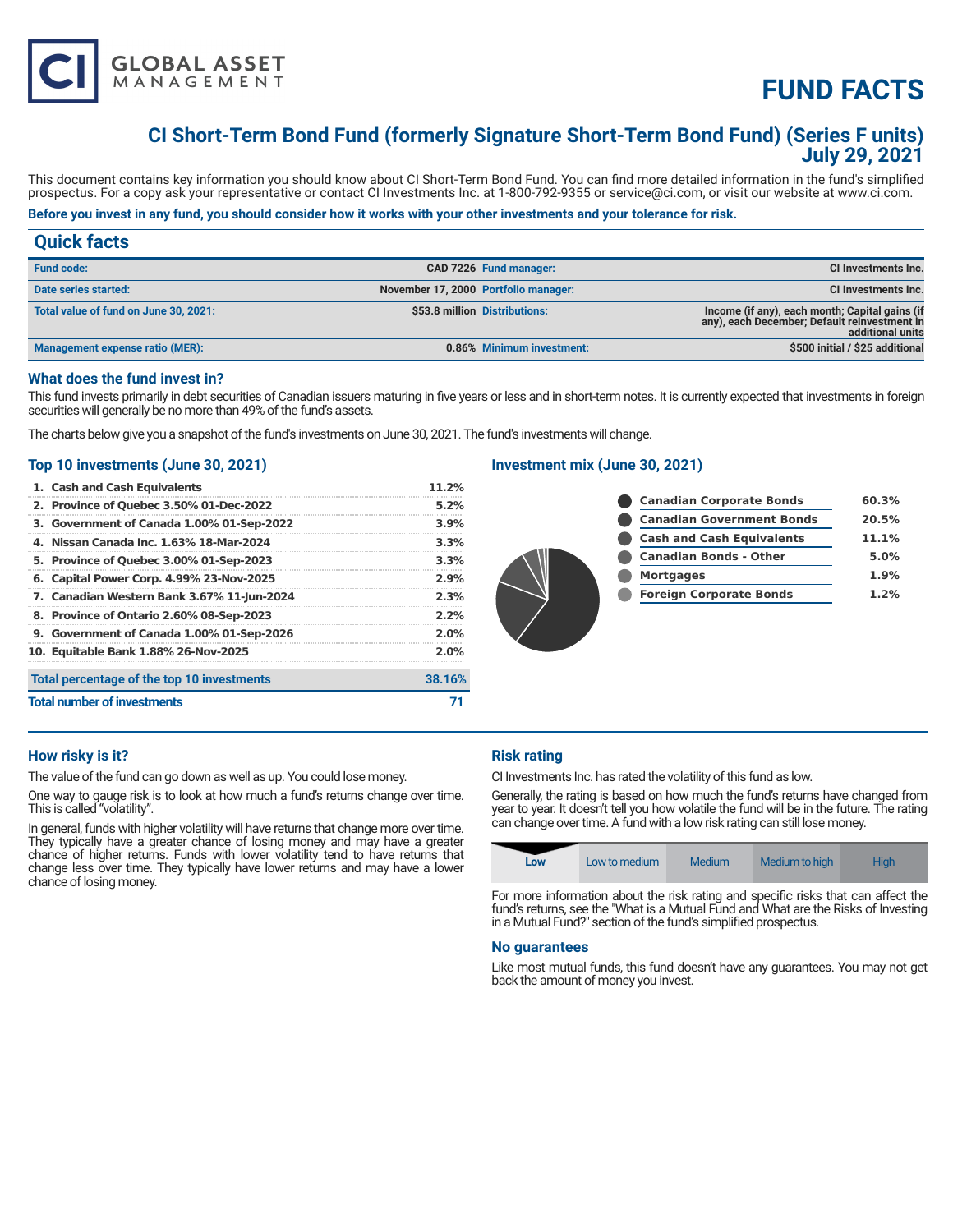# **CI Short-Term Bond Fund (formerly Signature Short-Term Bond Fund) (Series F units)**

#### **How has the fund performed?**

This section tells you how Series F securities of the fund have performed over the past 10 calendar years. Returns are after expenses have been deducted. These expenses reduce the fund's returns.

#### **Year-by-year returns**

This chart shows how Series F securities of the fund performed in each of the past 10 calendar years. This fund series has not dropped in value in the last 10 calendar years. The range of returns and change from year to year can help you assess how risky the fund has been in the past. It does not tell you how the fund will perform in the future.



#### **Best and worst 3-month returns**

This table shows the best and worst returns for Series F securities of the fund in a 3- month period over the past 10 calendar years. The best and worst 3-month returns could be higher or lower in the future. Consider how much of a loss you could afford to take in a short period of time.

|                     | <b>Return</b> | 3 months ending | If you invested \$1,000 at the beginning of the period |
|---------------------|---------------|-----------------|--------------------------------------------------------|
| <b>Best return</b>  | 2.7%          | ا June 30. 2020 | Your investment would be \$1,027.                      |
| <b>Worst return</b> | -1.1%         | July 31, 2017   | Vour investment would be \$989.                        |

#### **Average return**

As at June 30, 2021, a person who invested \$1,000 in this series of units of the fund 10 years ago now has \$1,189. This works out to an annual compound return of 1.7%.

# **Who is this fund for?**

#### **This fund may be suitable for you if you:**

- want to receive income
- are investing for the short term<br>• can tolerate low risk
- can tolerate low risk

#### **A word about tax**

In general, you'll have to pay income tax on any money you make on a fund. How much you pay depends on the tax laws of where you live and whether you hold the fund in a registered plan, such as a Registered Retirement Savings Plan or a Tax-Free Savings Account.

Keep in mind that if you hold your fund in a non-registered account, fund distributions are included in your taxable income, whether you get them in cash or have them reinvested.